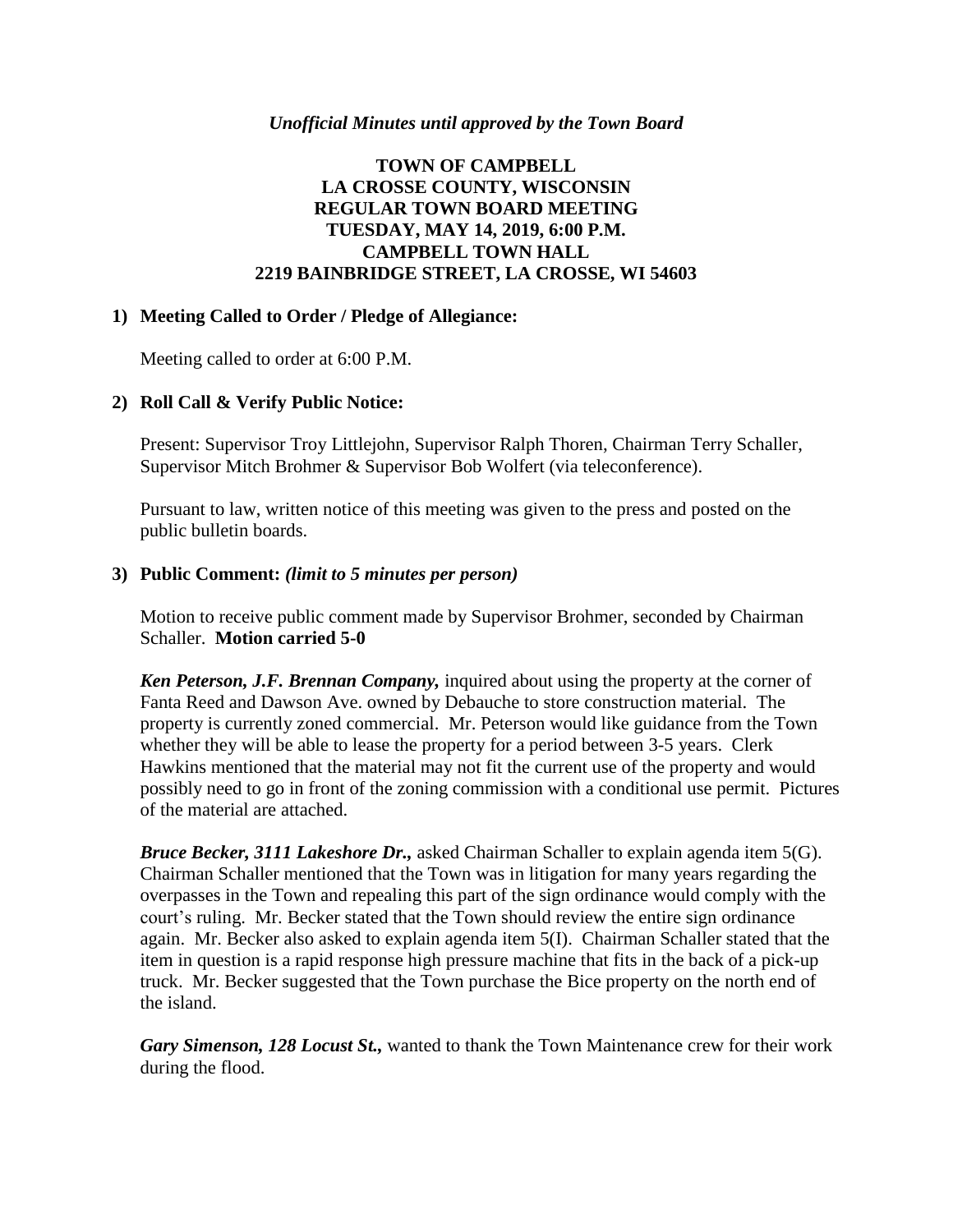**Lee Weis, 100 Church Dr.,** suggested a budget adjustment for concrete work, street sweeper or running water in the maintenance shop instead of equipment under agenda item 5(I). Mr. Weis asked about the status of the water issue on Del Ray Ave. Supervisor Thoren stated that there is a meeting scheduled for Friday with the City of La Crosse and the Airport Director to discuss options. Mr. Weis also agrees with Mr. Becker about revisiting the current sign ordinance.

Motion to close public comment made by Supervisor Thoren, seconded by Supervisor Brohmer. **Motion carried 5-0**

- **4) Consent Agenda: (All items listed are considered routine and will be enacted with one motion. There will be no separate discussion of these items unless a Board member so requests, in which case the item will be removed from the Consent Agenda and be considered on the Regular Agenda).**
	- **A) Approval of Minutes:** Regular Board Meeting 04/09/2019
	- **B) Plan Commission Meeting Recommendations:** No Meeting

### **C) Payment of Bills:**

Motion to approve the Consent Agenda made by Supervisor Brohmer, seconded by Chairman Schaller. **Motion carried 5-0**

#### **5) Business:**

**A)** Lisa Baldukas, 3304 Hanson Ct., request for third dog permit. (Clerk)

Mrs. Baldukas was not present in the audience. Clerk Hawkins mentioned that the office has not heard from Mrs. Baldukas either.

Motion to postpone until next month's meeting made by Supervisor Brohmer, seconded by Chairman Schaller. **Motion carried 5-0**

**B)** Samantha Keck, request to hold "Home Run", a run/walk fundraiser, on August 4, 2019. (Chair)

Motion to approve Samantha Keck's request to hold "Home Run", a run/walk fundraiser, on August 4, 2019 made by Supervisor Thoren, seconded by Supervisor Littlejohn. **Motion carried 5-0**

**C)** Discussion regarding sewer drains in private homes. (Chair)

Chairman Schaller is looking for input regarding a means to make sure residents are not putting clean water from flooding or other means into the sewer system and a way to enforce. Chief Gavrilos suggested giving the maintenance department or the town office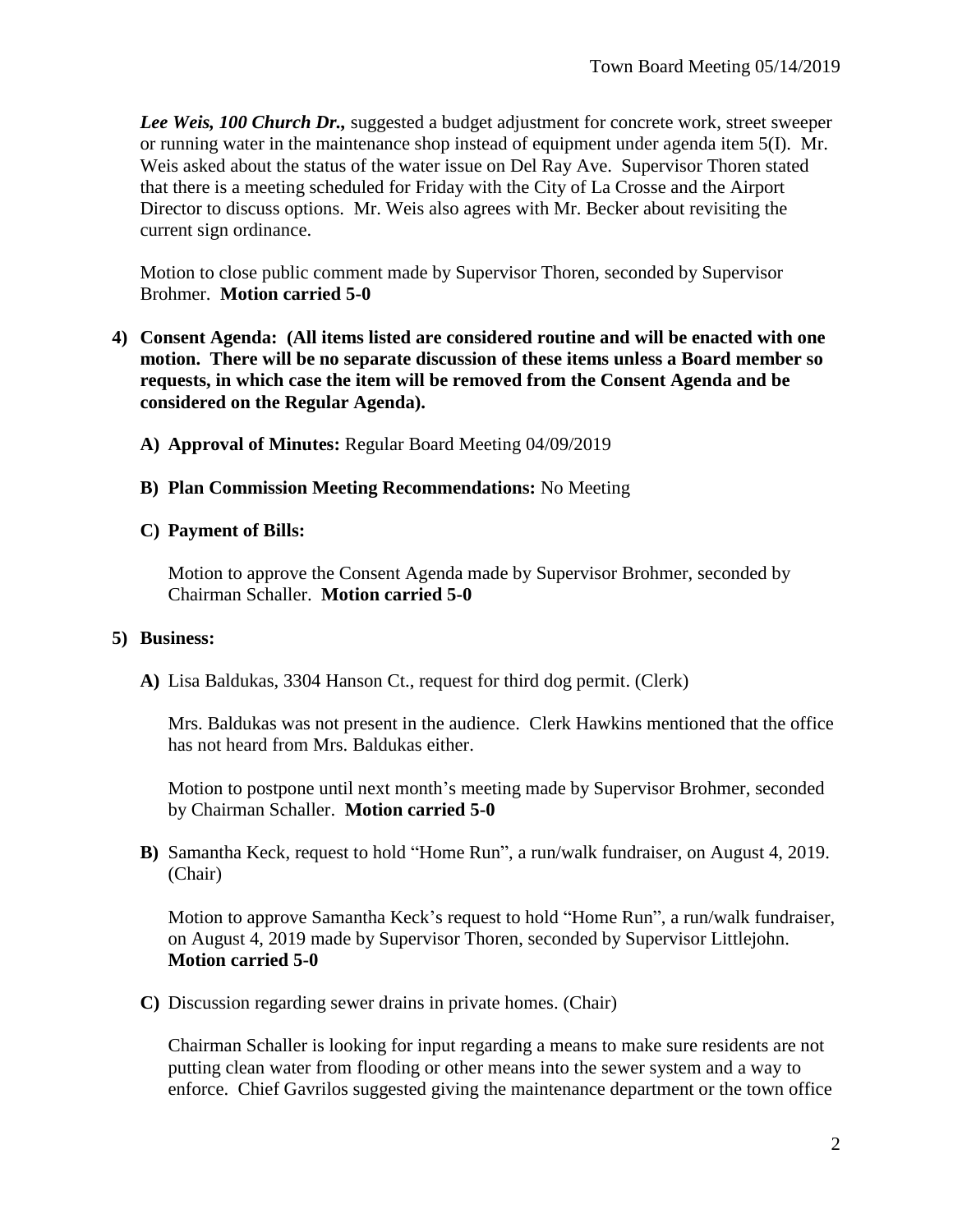the ability to issue citations if the Town is able to observe residents willfully draining water from their basements into the sewer system.

#### **No Action Taken**

**D)** Disposal options for sandbags. (Chair)

Chairman Schaller suggests that if residents received sandbags from the Town Hall that they could return them. Chairman Schaller asks that they dump the sand into the existing pile and throw away the bags in the garbage can provided. Supervisor Brohmer mentioned he thinks it a good idea as long as the sand is clean and not contaminated.

Motion to return the clean sand to the County and dispose of the bags however required by law made by Supervisor Brohmer, seconded by Chairman Schaller. **Motion carried 5-0**

**E)** Discussion on brush drop site. (Brohmer)

Supervisor Brohmer contacted Johnson Ops to assist the Town with chipping. Supervisor Brohmer stated he received a quote of \$200/hours which at two days and 16 hours equals \$3200 per month. Supervisor Brohmer stated that Johnson Ops suggested the residents drop off brush at their drop off site on the south end of the Island but would only be available one day per month at a cost of \$1500-2000 per month.

Motion to receive public comment made by Supervisor Brohmer, seconded by Chairman Schaller. **Motion carried 5-0**

Question was asked how the Town would notify the public. Supervisor Brohmer stated the Town would utilize the Town Website, Facebook, and postings at the stores. Bruce Becker asked how long this would be in effect. Supervisor Brohmer stated that the Town would continue to provide brush chipping at a central location during the months of May thru October. Supervisor Brohmer mentioned that he feels not every resident would be able to take their brush to the central location and the Town would still need to go around and do some curb side chipping for the larger pieces. The Board also mentioned that this could be an option for next year as well. Supervisor Brohmer would suggest that any resident looking for large brush curbside pickup would need to contact the Town to schedule to help save time.

Motion to close public comment made by Supervisor Brohmer, seconded by Chairman Schaller. **Motion carried 5-0**

**No Action Taken**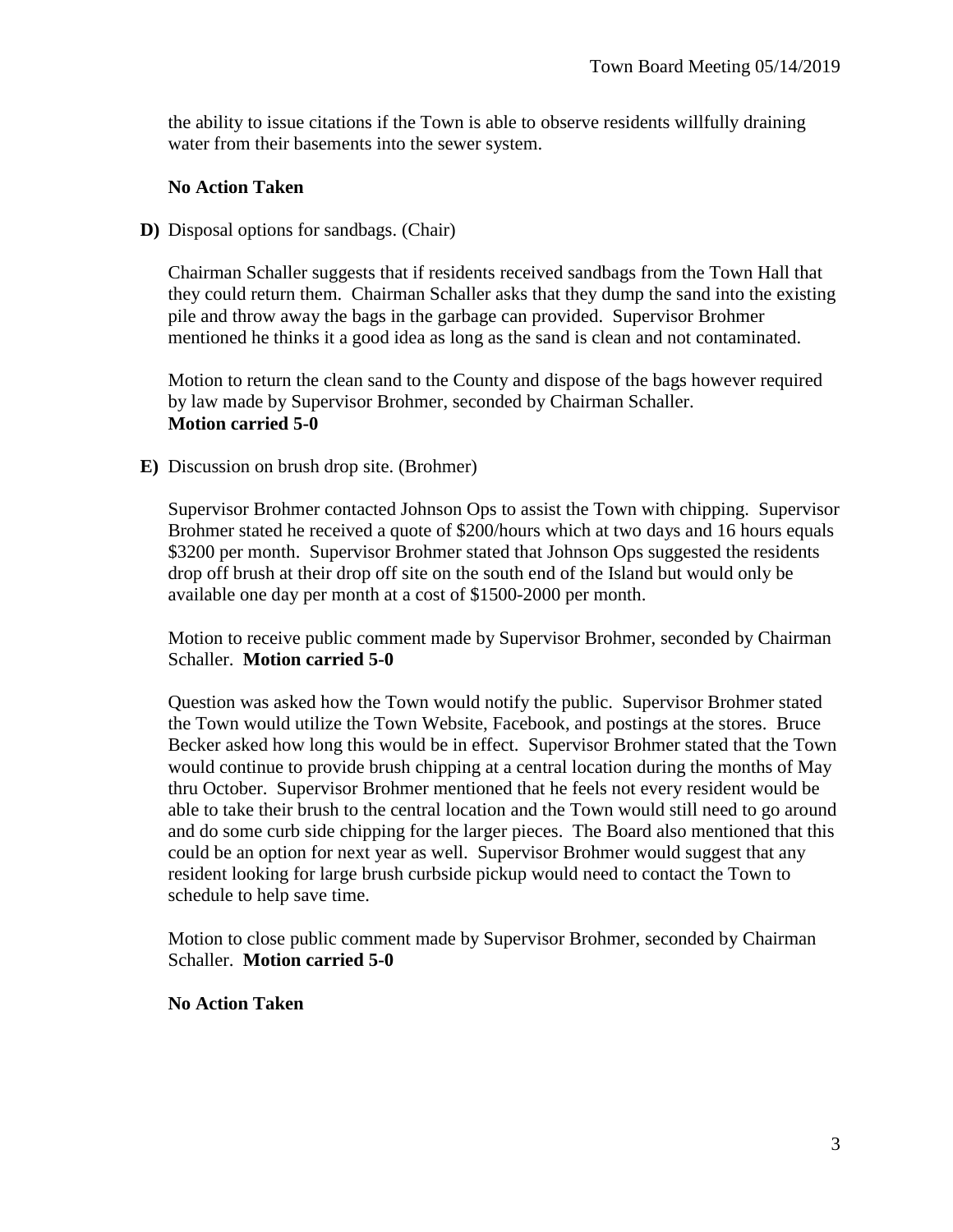**F)** Additional on-call compensation for maintenance employees. (Thoren)

Motion to postpone until next month's meeting unless Jeff is placed into the on-call rotation before in which case will be put back the way it was made by Supervisor Thoren, seconded by Chairman Schaller. **Motion carried 5-0**

**G)** Ordinance No. 2019-2 repealing Chapter 34, Article I, Section 34-7(a)(2), signs, flags, etc., on bridges and overpasses. (Chair)

Motion to approve Ordinance No. 2019-2 made by Supervisor Brohmer, seconded by Chairman Schaller. **Motion carried 5-0**

**H)** Appointment of a Joint Municipal Court Representative. (Chair)(Held Over)

Motion to appoint Mitch Brohmer as the Joint Municipal Court Representative and Lee Weis as the alternate made by Supervisor Brohmer, seconded by Chairman Schaller. **Motion carried 5-0**

**I)** 2019 Budget Adjustment to purchase equipment in the amount of \$18,000 for the Fire Department. (Chair)

Motion to not approve the additional expense for the high pressure pump at this time made by Supervisor Wolfert, seconded by Supervisor Brohmer. **Motion carried 3-2**

#### **6) Closed Session:** *Pursuant to Wisconsin State Statutes 19.85 (1)(c)*

**A)** Considering employment, promotion, compensation or performance evaluation data of Town Employee.

Motion to go into Closed Session pursuant to Wisconsin State Statute 19.85 (1)(c) on a roll call vote made by Supervisor Littlejohn, seconded by Supervisor Brohmer. Supervisor Littlejohn – yes, Supervisor Thoren – yes, Chairman Schaller – yes, Supervisor Brohmer - yes, & Supervisor Wolfert – yes. **Motion carried 5 yes – 0 no's**

## **(Closed Session)(7:13 P.M.)**

Motion to reconvene in Open Session made by Supervisor Brohmer, seconded by Supervisor Thoren. **Motion carried 5-0 (7:54 P.M.)**

- **7)** Reconvene in Open Session:
	- **A)** Possible action of items discussed in Closed Session.

Motion to internally post a full-time maintenance position and compensation based on current pay scale made by Supervisor Thoren, seconded by Chairman Schaller**. Motion carried 5-0**